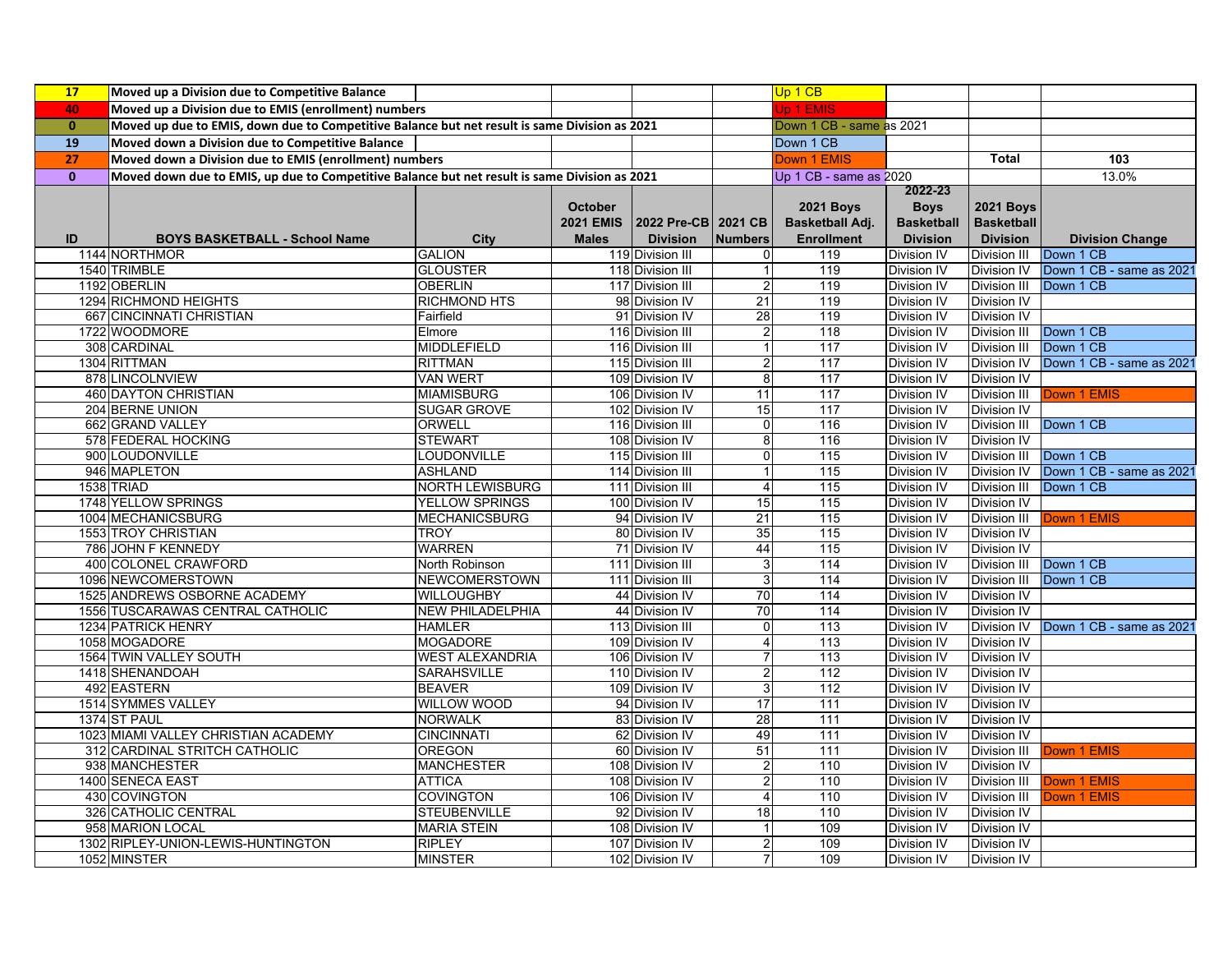| 1207 OPEN DOOR CHRISTIAN                 | <b>ELYRIA</b>         | 66 Division IV  | 43                      | 109             | Division IV        | Division IV        |             |
|------------------------------------------|-----------------------|-----------------|-------------------------|-----------------|--------------------|--------------------|-------------|
| 604 FORT RECOVERY                        | <b>FORT RECOVERY</b>  | 108 Division IV | $\overline{0}$          | 108             | Division IV        | <b>Division IV</b> |             |
| 1226 PAINT VALLEY                        | <b>BAINBRIDGE</b>     | 106 Division IV | $\overline{c}$          | 108             | Division IV        | Division IV        |             |
| 450 DALTON                               | <b>DALTON</b>         | 107 Division IV | 0                       | 107             | Division IV        | Division IV        |             |
| 640 GIBSONBURG                           | <b>GIBSONBURG</b>     | 106 Division IV | $\mathbf{1}$            | 107             | Division IV        | Division IV        |             |
| 250 BRIDGEPORT                           | <b>BRIDGEPORT</b>     | 84 Division IV  | 23                      | 107             | Division IV        | Division III       | Down 1 EMIS |
| 768 JACKSON-MILTON                       | <b>NORTH JACKSON</b>  | 104 Division IV |                         | 105             | Division IV        | Division IV        |             |
| 438 CRESTVIEW                            | <b>CONVOY</b>         | 97 Division IV  | 8                       | 105             | Division IV        | Division IV        |             |
| 1090 NEWARK CATHOLIC                     | <b>NEWARK</b>         | 84 Division IV  | 21                      | 105             | Division IV        | <b>Division IV</b> |             |
| 9388 LIBERTY CHRISTIAN ACADEMY           | Pataskala             | 42 Division IV  | 63                      | 105             | Division IV        | Division IV        |             |
| 9057 RIVERVIEW EAST ACADEMY              | Cincinnati            | 104 Division IV | $\overline{0}$          | 104             | Division IV        | Division III       | Down 1 EMIS |
| 1478 SPRINGFIELD                         | <b>NEW MIDDLETOWN</b> | 104 Division IV | $\overline{0}$          | 104             | <b>Division IV</b> | Division III       | Down 1 EMIS |
| 1262 PLYMOUTH                            | <b>PLYMOUTH</b>       | 96 Division IV  | 8                       | 104             | Division IV        | Division IV        |             |
| 714 HILAND                               | <b>BERLIN</b>         | 94 Division IV  | 10                      | 104             | Division IV        | Division IV        |             |
| 886 LOCKLAND                             | <b>LOCKLAND</b>       | 76 Division IV  | 28                      | 104             | Division IV        | Division IV        |             |
| 772 JEFFERSON                            | <b>DELPHOS</b>        | 103 Division IV | $\overline{0}$          | 103             | Division IV        | Division III       | Down 1 EMIS |
| 552 FAIRFIELD                            | LEESBURG              | 101 Division IV | $\overline{2}$          | 103             | Division IV        | Division IV        |             |
| 732 HOPEWELL-LOUDON                      | <b>BASCOM</b>         | 99 Division IV  | $\overline{4}$          | 103             | Division IV        | Division IV        |             |
| 1397 SCHOOL FOR CREATIVE PERFORMING ARTS | <b>CINCINNATI</b>     | 95 Division IV  | 8                       | 103             | Division IV        | Division IV        |             |
| 1024 MIAMI VALLEY SCHOOL                 | <b>DAYTON</b>         | 61 Division IV  | 42                      | 103             | Division IV        | Division IV        |             |
| 100 ADA                                  | <b>ADA</b>            | 102 Division IV | $\overline{0}$          | 102             | Division IV        | <b>Division IV</b> |             |
| 948 MAPLEWOOD                            | <b>CORTLAND</b>       | 102 Division IV | $\overline{0}$          | 102             | Division IV        | Division IV        |             |
| 1092 NEW BREMEN                          | <b>NEW BREMEN</b>     | 102 Division IV | $\overline{0}$          | 102             | <b>Division IV</b> | <b>Division IV</b> |             |
| 908 LUCAS                                | <b>LUCAS</b>          | 78 Division IV  | 24                      | 102             | Division IV        | Division IV        |             |
| 1340 ST BERNARD-ELMWOOD PLACE            | <b>ST BERNARD</b>     | 77 Division IV  | 25                      | 102             | Division IV        | <b>Division IV</b> |             |
| 553 FAIRFIELD CHRISTIAN ACADEMY          | <b>LANCASTER</b>      | 53 Division IV  | 49                      | 102             | Division IV        | <b>Division IV</b> |             |
| 1352 ST HENRY                            | <b>ST HENRY</b>       | 101 Division IV | $\overline{0}$          | 101             | <b>Division IV</b> | Division IV        |             |
| 1200 OLD FORT                            | Tiffin                | 97 Division IV  | $\overline{4}$          | 101             | Division IV        | <b>Division IV</b> |             |
| 977 MAUMEE VALLEY COUNTRY DAY            | <b>TOLEDO</b>         | 87 Division IV  | 14                      | 101             | <b>Division IV</b> | Division III       | Down 1 EMIS |
| 296 CALDWELL                             | CALDWELL              | 100 Division IV | $\overline{0}$          | 100             | <b>Division IV</b> | <b>Division IV</b> |             |
| 576 FAYETTEVILLE-PERRY                   | <b>FAYETTEVILLE</b>   | 96 Division IV  | $\overline{a}$          | 98              | <b>Division IV</b> | <b>Division IV</b> |             |
| 1060 MOHAWK                              | Sycamore              | 94 Division IV  | $\overline{4}$          | 98              | <b>Division IV</b> | Division IV        |             |
| 974 MATHEWS                              | <b>VIENNA</b>         | 94 Division IV  | 3                       | 97              | Division IV        | <b>Division IV</b> |             |
| 1102 NEW LONDON                          | <b>NEW LONDON</b>     | 94 Division IV  | 3                       | 97              | Division IV        | Division IV        |             |
| 1536 TORONTO                             | <b>TORONTO</b>        | 93 Division IV  | $\overline{4}$          | 97              | Division IV        | Division IV        |             |
| 720 HILLSDALE                            | <b>JEROMESVILLE</b>   | 89 Division IV  | 8 <sup>1</sup>          | 97              | <b>Division IV</b> | Division IV        |             |
| 1310 RIVERSIDE                           | <b>DE GRAFF</b>       | 86 Division IV  | 11                      | 97              | Division IV        | <b>Division IV</b> |             |
| 990 MC COMB                              | MC COMB               | 83 Division IV  | 14                      | 97              | Division IV        | <b>Division IV</b> |             |
| 1456 SOUTHERN LOCAL                      | <b>SALINEVILLE</b>    | 96 Division IV  | $\overline{0}$          | 96              | <b>Division IV</b> | <b>Division IV</b> |             |
| 1562 TRI-COUNTY NORTH                    | <b>LEWISBURG</b>      | 96 Division IV  | $\overline{0}$          | 96              | Division IV        | <b>Division IV</b> |             |
| 230 SOUTH WEBSTER                        | <b>SOUTH WEBSTER</b>  | 86 Division IV  | 10                      | 96              | Division IV        | <b>Division IV</b> |             |
| 1066 MONTPELIER                          | <b>MONTPELIER</b>     | 92 Division IV  | $\overline{c}$          | 94              | Division IV        | <b>Division IV</b> |             |
| 992 MCDONALD                             | <b>MCDONALD</b>       | 90 Division IV  | $\overline{4}$          | 94              | Division IV        | <b>Division IV</b> |             |
| 1654 WELLSVILLE                          | <b>WELLSVILLE</b>     | 90 Division IV  | $\overline{4}$          | 94              | <b>Division IV</b> | <b>Division IV</b> |             |
| 154 AYERSVILLE                           | <b>DEFIANCE</b>       | 89 Division IV  | 5                       | 94              | <b>Division IV</b> | <b>Division IV</b> |             |
| 1178 NOTRE DAME                          | Portsmouth            | 48 Division IV  | 46                      | $\overline{94}$ | <b>Division IV</b> | <b>Division IV</b> |             |
| 1306 RIVER                               | <b>HANNIBAL</b>       | 93 Division IV  | $\pmb{0}$               | 93              | Division IV        | <b>Division IV</b> |             |
| 1662 WESTERN                             | LATHAM                | 93 Division IV  | $\overline{\mathsf{o}}$ | 93              | Division IV        | <b>Division IV</b> |             |
| 823 LAKE CENTER CHRISTIAN SCHOOL         | <b>HARTVILLE</b>      | 72 Division IV  | 21                      | 93              | Division IV        | <b>Division IV</b> |             |
| 854 LEIPSIC                              | <b>LEIPSIC</b>        | 91 Division IV  | $\mathbf{1}$            | 92              | Division IV        | <b>Division IV</b> |             |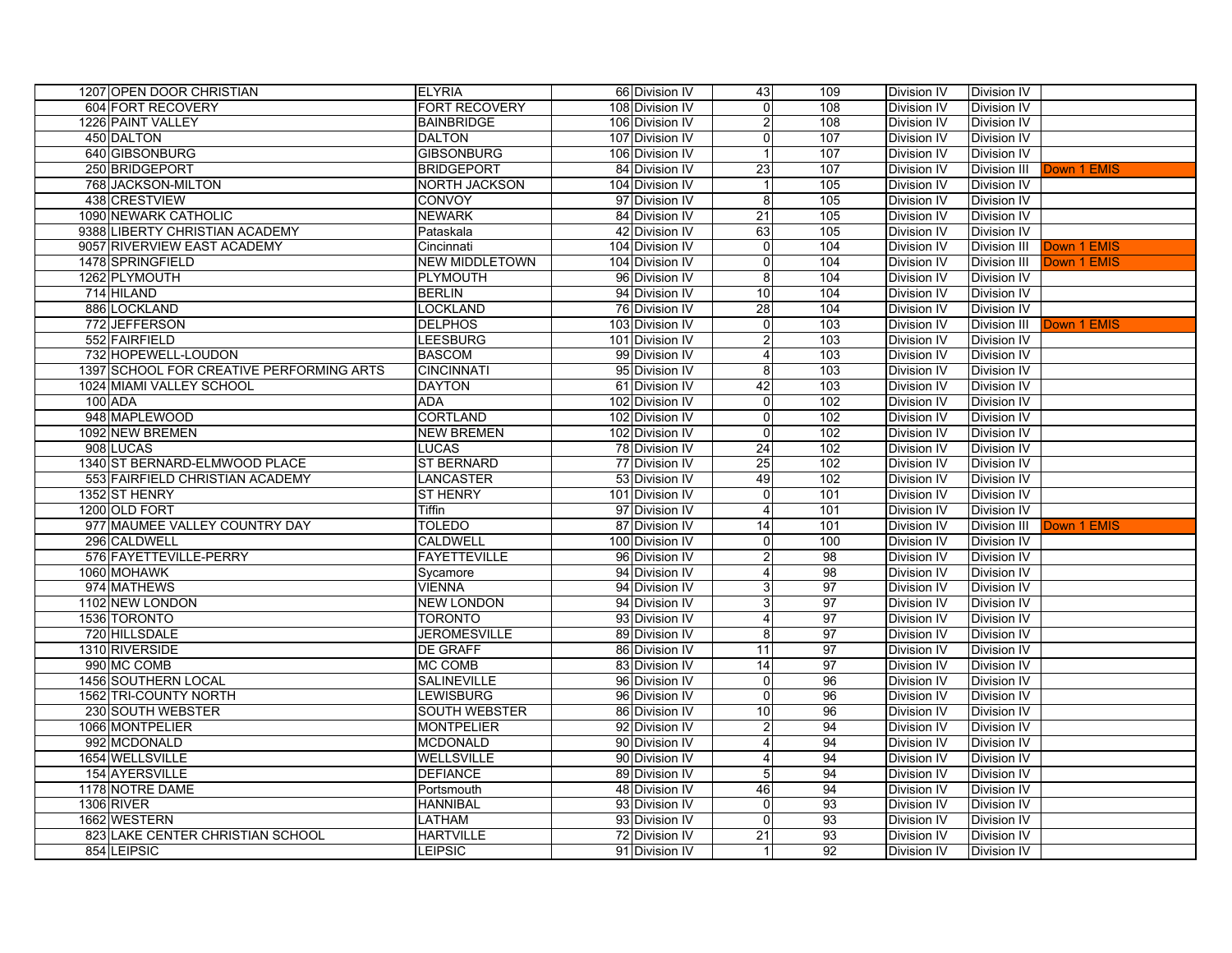| 1242 PERRY                      | <b>LIMA</b>             | 89 Division IV | 3 <sup>1</sup>   | 92              | Division IV        | Division IV        |             |
|---------------------------------|-------------------------|----------------|------------------|-----------------|--------------------|--------------------|-------------|
| 1104 NEW MIAMI                  | Hamilton                | 76 Division IV | 16               | 92              | Division IV        | Division IV        |             |
| 1454 SOUTHERN                   | <b>RACINE</b>           | 88 Division IV | 3                | 91              | Division IV        | Division IV        |             |
| 1114 NEWTON LOCAL               | PLEASANT HILL           | 83 Division IV | 8                | 91              | Division IV        | Division IV        |             |
| <b>1453 SOUTH GALLIA</b>        | <b>CROWN CITY</b>       | 75 Division IV | 16               | 91              | Division IV        | <b>Division IV</b> |             |
| 1063 MONROE CENTRAL             | <b>WOODSFIELD</b>       | 90 Division IV | $\overline{0}$   | 90              | Division IV        | Division IV        |             |
| 1628 WATERFORD                  | Waterford               | 74 Division IV | 16               | 90              | Division IV        | <b>Division IV</b> |             |
| 566 FAIRPORT HARDING            | <b>FAIRPORT HARBOR</b>  | 79 Division IV | 10               | 89              | Division IV        | Division IV        |             |
| 852 LEHMAN CATHOLIC             | <b>SIDNEY</b>           | 63 Division IV | 26               | 89              | Division IV        | <b>Division IV</b> |             |
| 9015 OYLER                      | Cincinnati              | 85 Division IV | 2                | 87              | Division IV        | <b>Division IV</b> |             |
| 1446 SOUTH CENTRAL              | <b>GREENWICH</b>        | 85 Division IV | $\overline{2}$   | $\overline{87}$ | Division IV        | <b>Division IV</b> |             |
| 156 BADGER                      | <b>KINSMAN</b>          | 84 Division IV | 3                | 87              | Division IV        | <b>Division IV</b> |             |
| 456 DAVID ANDERSON              | <b>LISBON</b>           | 84 Division IV | 3                | 87              | Division IV        | <b>Division IV</b> |             |
| 1529 WELLINGTON SCHOOL          | <b>COLUMBUS</b>         | 80 Division IV | 7                | 87              | Division IV        | Division III       | Down 1 EMIS |
| 1064 MONROEVILLE                | <b>MONROEVILLE</b>      | 77 Division IV | 10               | 87              | Division IV        | <b>Division IV</b> |             |
| 827 LAKE RIDGE ACADEMY          | <b>NORTH RIDGEVILLE</b> | 59 Division IV | 28               | 87              | Division IV        | <b>Division IV</b> |             |
| 1376 ST PETER'S                 | <b>MANSFIELD</b>        | 38 Division IV | 49               | 87              | Division IV        | <b>Division IV</b> |             |
| 1452 SOUTHEASTERN LOCAL         | <b>SOUTH CHARLESTON</b> | 79 Division IV | 7                | 86              | Division IV        | <b>Division IV</b> |             |
| 1027 MIDDLETOWN CHRISTIAN       | <b>FRANKLIN</b>         | 51 Division IV | 35               | 86              | Division IV        | <b>Division IV</b> |             |
| 1406 SHADYSIDE                  | <b>SHADYSIDE</b>        | 80 Division IV | 5 <sub>l</sub>   | 85              | Division IV        | <b>Division IV</b> |             |
| 278 BUCKEYE CENTRAL             | <b>NEW WASHINGTON</b>   | 83 Division IV |                  | 84              | Division IV        | <b>Division IV</b> |             |
| 240 BOTKINS                     | <b>BOTKINS</b>          | 82 Division IV | 2                | 84              | Division IV        | Division IV        |             |
| 122 ANSONIA                     | <b>ANSONIA</b>          | 83 Division IV | 0                | 83              | Division IV        | <b>Division IV</b> |             |
| 1702 WHITEOAK                   | <b>MOWRYSTOWN</b>       | 80 Division IV | $\mathbf{3}$     | 83              | <b>Division IV</b> | Division IV        |             |
| 1494 STRASBURG-FRANKLIN         | <b>STRASBURG</b>        | 66 Division IV | 16               | 82              | Division IV        | Division IV        |             |
| 925 MADISON CHRISTIAN           | <b>GROVEPORT</b>        | 47 Division IV | 35               | 82              | Division IV        | <b>Division IV</b> |             |
| 465 DELAWARE CHRISTIAN SCHOOL   | <b>DELAWARE</b>         | 33 Division IV | 49               | 82              | Division IV        | <b>Division IV</b> |             |
| 602 FORT LORAMIE                | <b>FORT LORAMIE</b>     | 81 Division IV | $\overline{0}$   | 81              | Division IV        | Division IV        |             |
| 494 EASTERN                     | <b>REEDSVILLE</b>       | 79 Division IV | $\boldsymbol{2}$ | 81              | Division IV        | <b>Division IV</b> |             |
| 1132 NORTH CENTRAL              | <b>PIONEER</b>          | 74 Division IV | 7                | 81              | Division IV        | <b>Division IV</b> |             |
| 424 CORY-RAWSON                 | <b>RAWSON</b>           | 73 Division IV | 7                | 80              | Division IV        | <b>Division IV</b> |             |
| 512 EDGERTON                    | <b>EDGERTON</b>         | 77 Division IV | $\overline{2}$   | 79              | <b>Division IV</b> | <b>Division IV</b> |             |
| 558 FAIRLAWN                    | <b>SIDNEY</b>           | 76 Division IV | 3                | 79              | Division IV        | <b>Division IV</b> |             |
| 328 CEDARVILLE                  | <b>CEDARVILLE</b>       | 74 Division IV | 5 <sub>l</sub>   | 79              | Division IV        | <b>Division IV</b> |             |
| 324 CATHOLIC CENTRAL            | <b>SPRINGFIELD</b>      | 51 Division IV | 28               | 79              | Division IV        | <b>Division IV</b> |             |
| 1228 PANDORA-GILBOA             | <b>PANDORA</b>          | 76 Division IV | $\mathbf 1$      | 77              | Division IV        | <b>Division IV</b> |             |
| 1130 NORTH BALTIMORE            | <b>NORTH BALTIMORE</b>  | 70 Division IV | $\overline{7}$   | $\overline{77}$ | Division IV        | <b>Division IV</b> |             |
| 343 TOLEDO CHRISTIAN            | <b>TOLEDO</b>           | 69 Division IV | 8 <sup>1</sup>   | 77              | Division IV        | <b>Division IV</b> |             |
| 128 ARCADIA                     | <b>ARCADIA</b>          | 66 Division IV | 11               | 77              | Division IV        | <b>Division IV</b> |             |
| 665 GRANVILLE CHRISTIAN ACADEMY | Granville               | 28 Division IV | 49               | 77              | <b>Division IV</b> | <b>Division IV</b> |             |
| 126 ANTWERP                     | <b>ANTWERP</b>          | 74 Division IV | $\overline{2}$   | 76              | Division IV        | <b>Division IV</b> |             |
| 418 CONOTTON VALLEY             | <b>BOWERSTON</b>        | 67 Division IV | 9                | 76              | Division IV        | <b>Division IV</b> |             |
| 942 MANSFIELD CHRISTIAN         | <b>MANSFIELD</b>        | 64 Division IV | 12               | 76              | Division IV        | <b>Division IV</b> |             |
| 612 FRANKLIN MONROE             | Arcanum                 | 63 Division IV | 13               | 76              | Division IV        | <b>Division IV</b> |             |
| 454 DANVILLE                    | <b>DANVILLE</b>         | 66 Division IV | 9                | 75              | Division IV        | <b>Division IV</b> |             |
| <b>766 JACKSON CENTER</b>       | <b>JACKSON CENTER</b>   | 74 Division IV | $\overline{0}$   | 74              | <b>Division IV</b> | <b>Division IV</b> |             |
| 1747 LEGACY CHRISTIAN ACADEMY   | <b>XENIA</b>            | 53 Division IV | 21               | 74              | Division IV        | <b>Division IV</b> |             |
| 423 CORNERSTONE CHRISTIAN       | <b>WILLOUGHBY</b>       | 47 Division IV | $\overline{27}$  | 74              | Division IV        | Division IV        |             |
| 1036 MILLER                     | <b>CORNING</b>          | 73 Division IV | $\overline{0}$   | 73              | Division IV        | <b>Division IV</b> |             |
| 246 BRADFORD                    | <b>BRADFORD</b>         | 65 Division IV | $\overline{8}$   | 73              | Division IV        | Division IV        |             |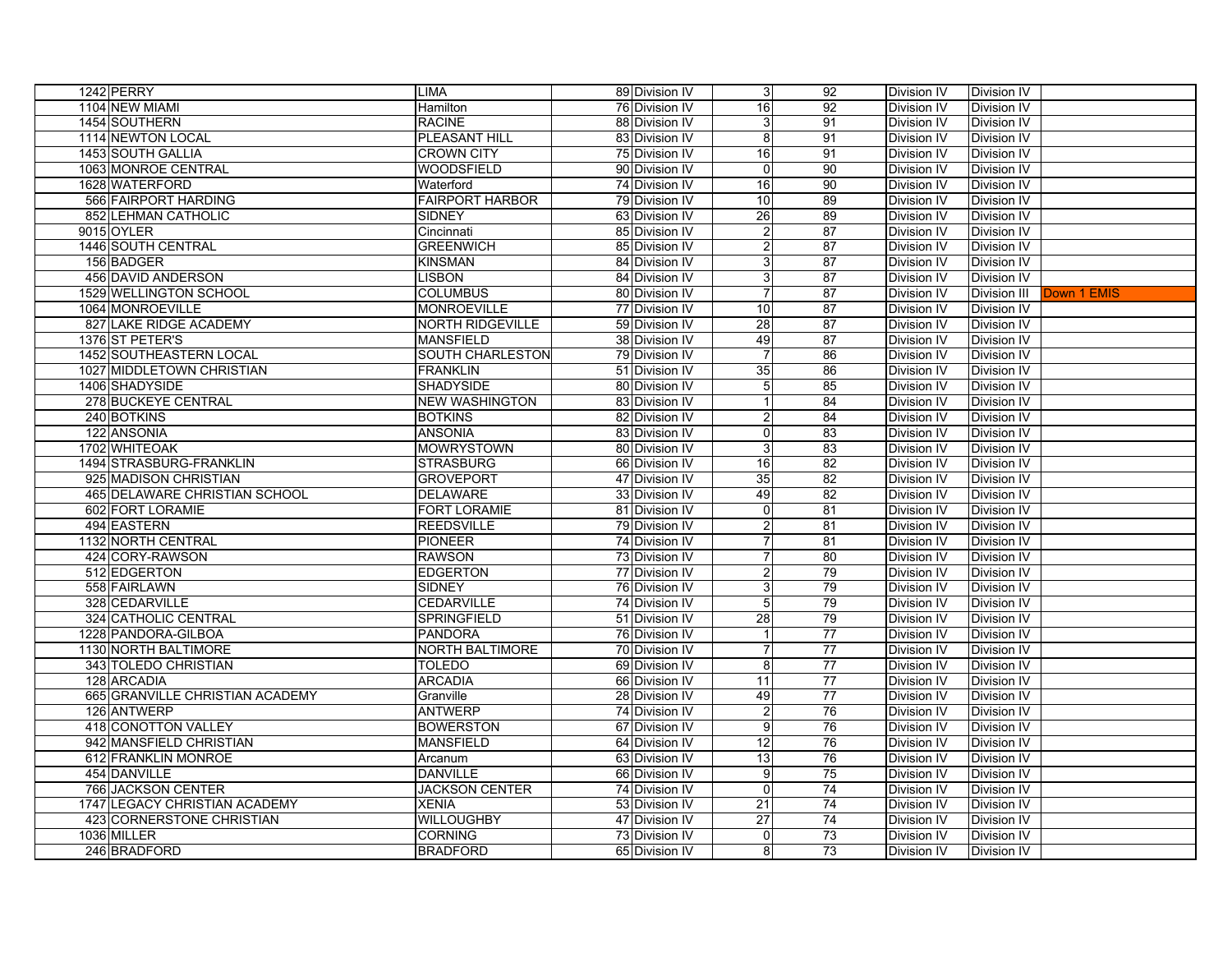| 898 LORDSTOWN                                         | <b>WARREN</b>           | 51 Division IV | 22               | 73              | Division IV        | Division IV        |
|-------------------------------------------------------|-------------------------|----------------|------------------|-----------------|--------------------|--------------------|
| 850 LEETONIA                                          | <b>LEETONIA</b>         | 72 Division IV | $\overline{0}$   | $\overline{72}$ | Division IV        | Division IV        |
| 1250 PETTISVILLE                                      | Pettisville             | 62 Division IV | 9                | 71              | Division IV        | Division IV        |
| 1054 MISSISSINAWA VALLEY                              | <b>UNION CITY</b>       | 70 Division IV | $\overline{0}$   | 70              | Division IV        | Division IV        |
| 374 CLAY                                              | <b>PORTSMOUTH</b>       | 52 Division IV | 18               | 70              | Division IV        | Division IV        |
| 996 SEBRING MC KINLEY                                 | <b>SEBRING</b>          | 48 Division IV | 22               | 70              | Division IV        | Division IV        |
| 1372 ST MARY CENTRAL CATHOLIC                         | SANDUSKY                | 47 Division IV | 23               | 70              | Division IV        | Division IV        |
| 798 KALIDA                                            | <b>KALIDA</b>           | 66 Division IV | 3                | 69              | Division IV        | Division IV        |
| 452 DANBURY                                           | <b>LAKESIDE</b>         | 45 Division IV | 24               | 69              | Division IV        | Division IV        |
| 906 LOWELLVILLE                                       | LOWELLVILLE             | 62 Division IV | $6 \mid$         | 68              | Division IV        | Division IV        |
| 9272 CINCINNATI COLLEGE PREPARATORY ACADEMY           | Cincinnati              | 66 Division IV | $\overline{0}$   | 66              | Division IV        | <b>Division IV</b> |
| 668 GREEN                                             | <b>FRANKLIN FURNACE</b> | 65 Division IV |                  | 66              | Division IV        | Division IV        |
| 9823 ACADEMY FOR URBAN SCHOLARS YOUNGSTOWN Youngstown |                         | 54 Division IV | 11               | 65              | Division IV        | Division IV        |
| 254 BRISTOL                                           | <b>Bristolville</b>     | 63 Division IV | 0                | 63              | Division IV        | Division IV        |
| 136 ARLINGTON                                         | Arlington               | 61 Division IV | $\overline{2}$   | 63              | Division IV        | Division IV        |
| 1040 MILLERSPORT                                      | <b>MILLERSPORT</b>      | 56 Division IV | $\overline{7}$   | 63              | Division IV        | Division IV        |
| 432 CRESTLINE                                         | <b>CRESTLINE</b>        | 54 Division IV | 9                | 63              | Division IV        | Division IV        |
| 591 EMMANUEL CHRISTIAN ACADEMY                        | SPRINGFIELD             | 42 Division IV | 21               | 63              | Division IV        | Division IV        |
| 1576 UPPER SCIOTO VALLEY                              | <b>MC GUFFEY</b>        | 60 Division IV | $\mathbf 1$      | 61              | Division IV        | Division IV        |
| 1668 WESTERN RESERVE                                  | <b>Berlin Center</b>    | 60 Division IV | 1                | 61              | Division IV        | Division IV        |
| 1296 RIDGEDALE                                        | <b>MORRAL</b>           | 59 Division IV | $\overline{a}$   | 61              | Division IV        | Division IV        |
| 1110 NEW RIEGEL                                       | <b>NEW RIEGEL</b>       | 46 Division IV | 14               | 60              | Division IV        | Division IV        |
| 618 FRONTIER                                          | <b>NEW MATAMORAS</b>    | 59 Division IV | $\overline{0}$   | 59              | Division IV        | Division IV        |
| 1358 ST JOHN'S                                        | <b>DELPHOS</b>          | 59 Division IV | $\overline{0}$   | 59              | Division IV        | Division IV        |
| 726 HOLGATE                                           | <b>HOLGATE</b>          | 57 Division IV | $\overline{2}$   | 59              | Division IV        | Division IV        |
| 1298 RIDGEMONT                                        | Mt. Victory             | 51 Division IV | 8                | 59              | <b>Division IV</b> | Division IV        |
| 1466 SPENCER CENTER                                   | Cincinnati              | 49 Division IV | 10               | 59              | Division IV        | Division IV        |
| 1415 SHEKINAH CHRISTIAN                               | <b>PLAIN CITY</b>       | 22 Division IV | 37               | 59              | <b>Division IV</b> | Division IV        |
| 520 EDON                                              | Edon                    | 57 Division IV | $\mathbf{1}$     | 58              | Division IV        | Division IV        |
| 1038 MILLER CITY                                      | <b>MILLER CITY</b>      | 56 Division IV | $\overline{2}$   | 58              | Division IV        | Division IV        |
| <b>594 FISHER CATHOLIC</b>                            | <b>LANCASTER</b>        | 44 Division IV | 14               | 58              | Division IV        | Division IV        |
| 1642 WAYNESFIELD-GOSHEN                               | <b>WAYNESFIELD</b>      | 49 Division IV | 8                | 57              | Division IV        | Division IV        |
| 1336 RUSSIA                                           | <b>RUSSIA</b>           | 47 Division IV | 10               | 57              | <b>Division IV</b> | Division IV        |
| 654 GLENWOOD                                          | <b>NEW BOSTON</b>       | 40 Division IV | 17               | 57              | <b>Division IV</b> | Division IV        |
| 694 HARDIN NORTHERN                                   | <b>DOLA</b>             | 55 Division IV |                  | 56              | <b>Division IV</b> | Division IV        |
| 722 HILLTOP                                           | <b>WEST UNITY</b>       | 54 Division IV | $\overline{2}$   | 56              | Division IV        | Division IV        |
| 1716 WINDHAM                                          | WINDHAM                 | 52 Division IV |                  | 53              | <b>Division IV</b> | Division IV        |
| 703 HEARTLAND CHRISTIAN SCHOOL                        | Columbiana              | 45 Division IV | 8                | 53              | <b>Division IV</b> | <b>Division IV</b> |
| <b>484 SCIOTOVILLE COMMUNITY</b>                      | <b>PORTSMOUTH</b>       | 41 Division IV | 12               | 53              | Division IV        | Division IV        |
| 1527 TEMPLE CHRISTIAN                                 | LIMA                    | 25 Division IV | 28               | 53              | <b>Division IV</b> | Division IV        |
| 1218 OTTOVILLE                                        | <b>OTTOVILLE</b>        | 50 Division IV |                  | 51              | <b>Division IV</b> | <b>Division IV</b> |
| 222 BISHOP ROSECRANS                                  | <b>ZANESVILLE</b>       | 46 Division IV | $\overline{5}$   | 51              | Division IV        | Division IV        |
| 1370 ST JOSEPH CENTRAL CATHOLIC                       | <b>FREMONT</b>          | 48 Division IV | $\boldsymbol{2}$ | 50              | Division IV        | Division IV        |
| 600 FORT JENNINGS                                     | <b>FORT JENNINGS</b>    | 48 Division IV |                  | 49              | Division IV        | Division IV        |
| 298 CALVERT                                           | <b>TIFFIN</b>           | 47 Division IV |                  | $\overline{48}$ | Division IV        | Division IV        |
| 420 CONTINENTAL                                       | CONTINENTAL             | 47 Division IV | 0                | 47              | Division IV        | Division IV        |
| 1151 NORTHSIDE CHRISTIAN                              | <b>WESTERVILLE</b>      | 19 Division IV | 28               | 47              | Division IV        | Division IV        |
| 9257 EAST DAYTON CHRISTIAN SCHOOL                     | Dayton                  | 31 Division IV | 15               | 46              | Division IV        | Division IV        |
| 172 BEALLSVILLE                                       | <b>BEALLSVILLE</b>      | 44 Division IV | 0                | 44              | Division IV        | Division IV        |
| 656 FAYETTE                                           | <b>FAYETTE</b>          | 42 Division IV | 0                | 42              | Division IV        | Division IV        |